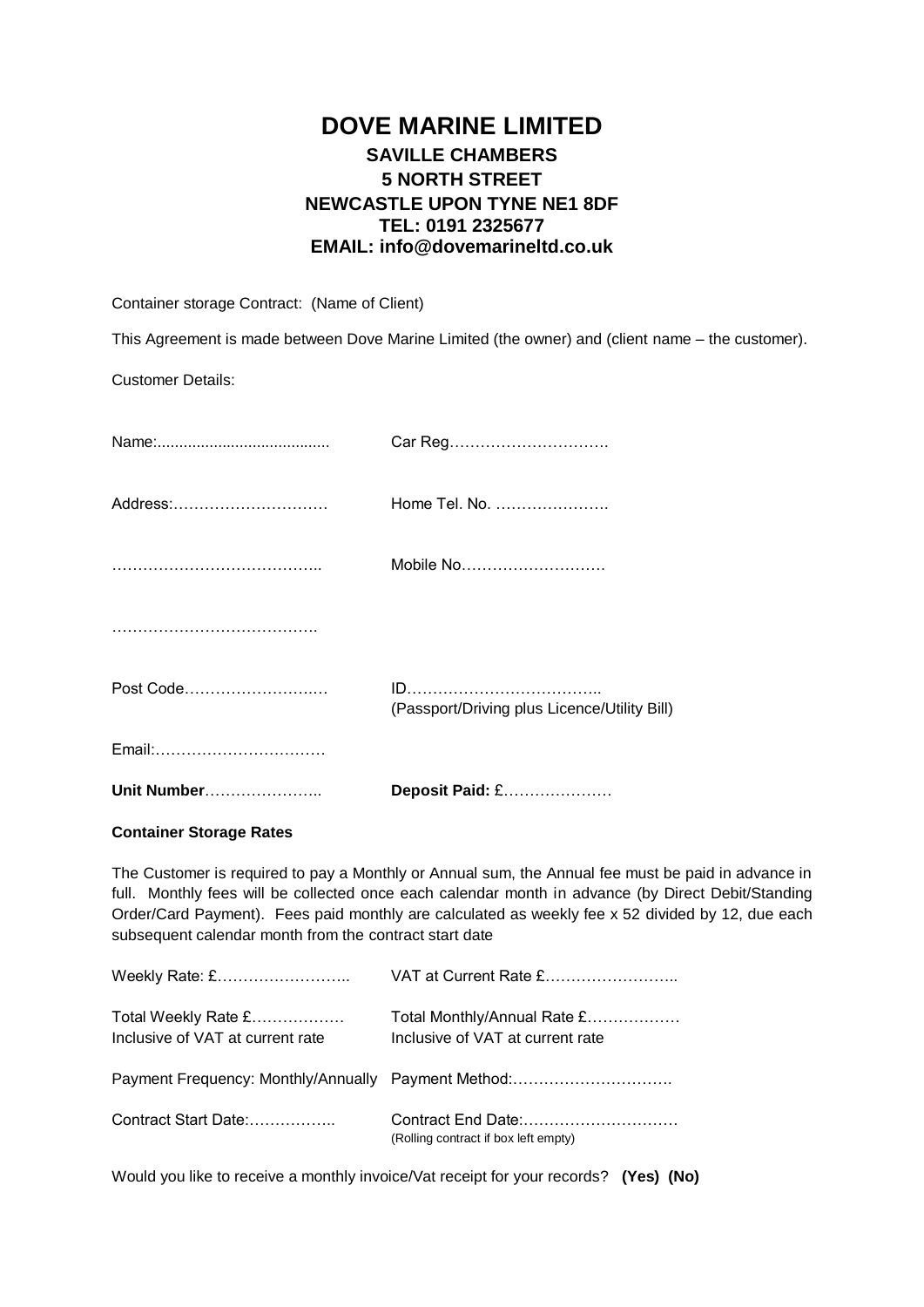Would prefer to receive invoice by email only? **(Yes) (No)** (alternatively all invoices will be sent by post)

**Please note that all storage customers use this site at their own risk. The Owner accepts no liability for any loss, damage or injury to persons, pets, vehicles or property whilst on the site. It is the Customer's responsibility to follow all signage, to stay within the storage area and to act in a prudent manner. The Owner will accept no violent or aggressive behaviour towards its employees in any form whatsoever and any such incident may lead to an immediate termination of the contract, and suspension of the Customer's rights to enter the storage yard.**

**By signing this contract I, the Customer, agree that the storage unit is in a fit state of repair, confirm that I have read and agree to be bound by the terms and conditions attached to this Agreement and that the information provided is accurate and pertains to myself. I the Customer, confirm that I can make the payments without financial hardship and that I will keep the Owner informed of any changes to my personal details, as provided, or of any issues which may impair my ability to pay the fees.**

| (Owner) | (The Customer) |
|---------|----------------|
|         | Date           |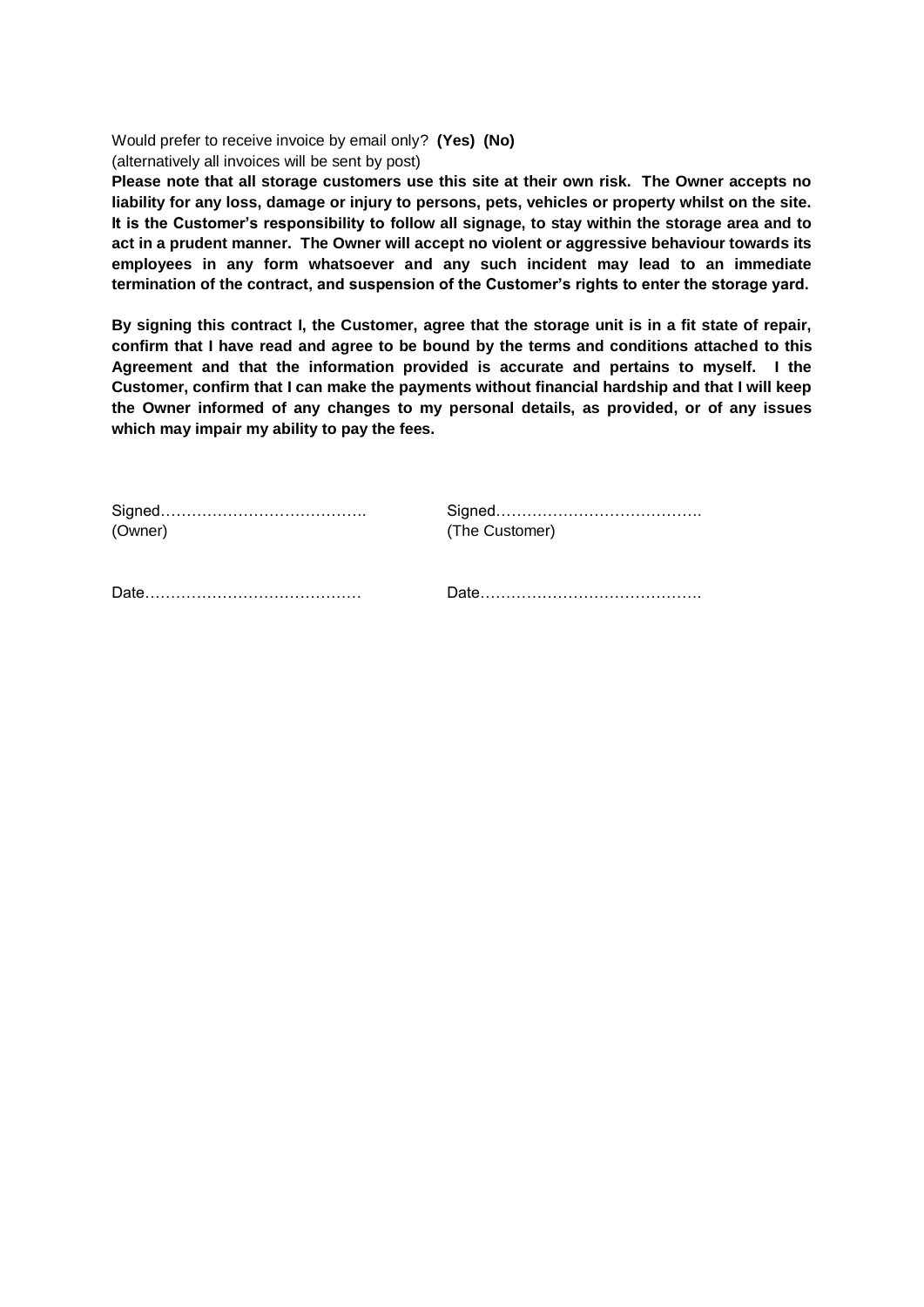# **TERMS AND CONDITIONS**

## **1. INTERPRETATION**

- 1.1 In this Contract where the following words or phrases appear in capitalised form they shall have the meanings as set out below:
	- Access Hours Means the hours **We Permit** access to the Site being (8 am to 6 pm Monday to Saturday) (10am to 4 pm Sunday). This Agreement These terms and conditions together with the contract information on the front sheet. Contract The Agreement attached to the front of these Terms and Conditions. Customer Means the person named in the Contract. Deposit The amount specified in the Contract. Due Date The Start Date specified in the attached contract and the first day of each subsequent period or the previous business day if the Due Date falls on a Saturday, Sunday or public holiday. End Date The date of the termination of this Agreement in accordance with Clause 2. The Goods Anything the Customer stores in the Unit at any time during this Agreement. Normal Perils Physical loss of, or damage to Goods caused by fire, lightning, explosion, earthquake, aircraft or articles dropped from the storm, flood, bursting and/or leaking pipes, ingress of water or other liquid substance, moth, insect or vermin, theft accompanied by forcible and violent entry to or exit from the building or Unit, riot, strike, civil commotion, malicious damage, and impact by vehicles of any kind. Notice Days (5) (14) (28) working days. Our Fees The amount specified in our invoice for each period based on the amount specified in the attached Contract.
	- Owner Dove Marine Limited.
	- Prompt Payment In respect of payment of each and every sum due under this Agreement, payment on the due Date or within two working days afterwards, and in respect of any sum being due under any other agreement between the Owner and the Customer, payment within seven working days of that sum being demanded in writing.
	- Rolling Contract Means the Contract will continue until an end Date is agreed between the Customer and the Owner.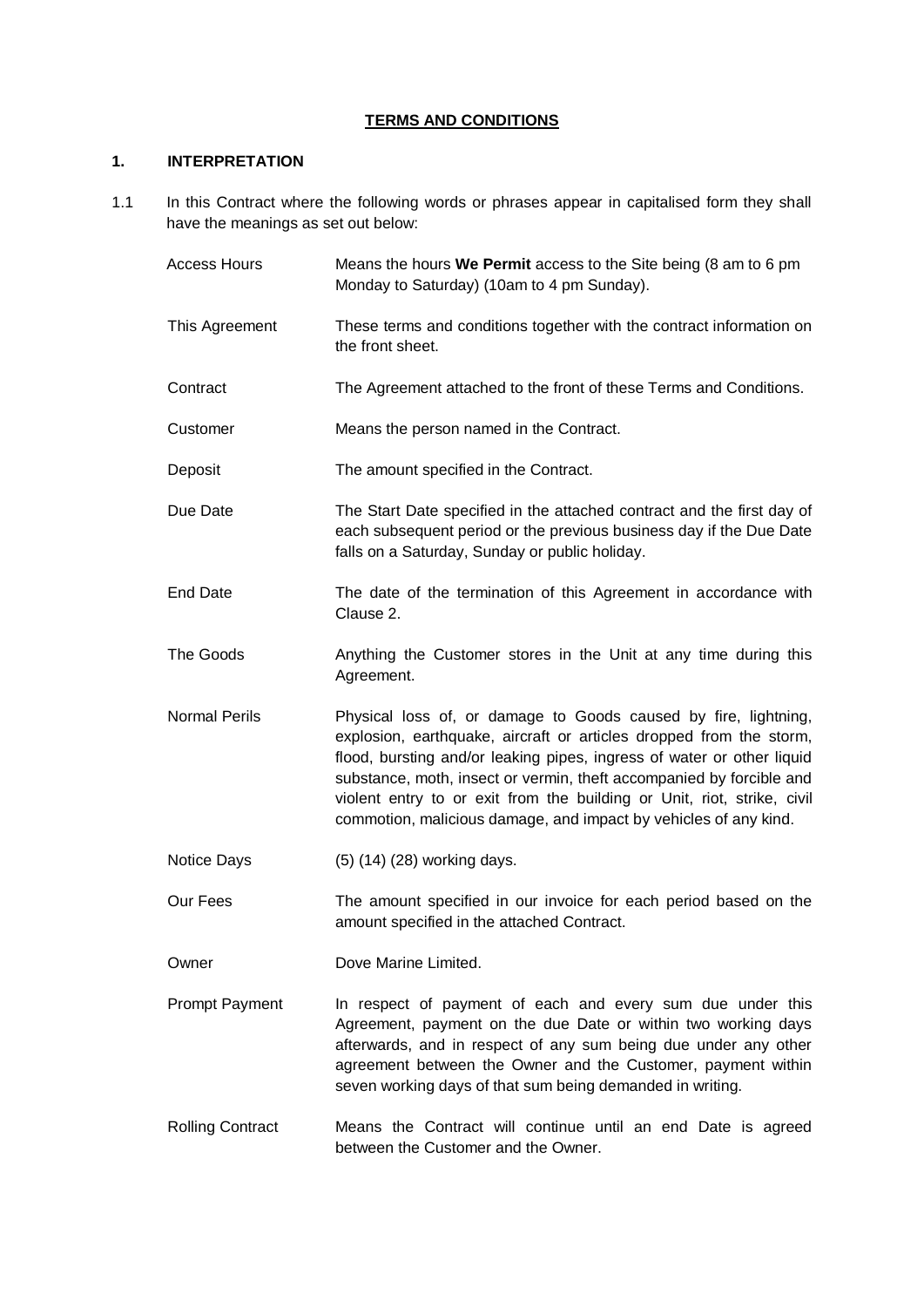| Site              | Capstan Park, Hadrian Road, Wallsend, Tyne and Wear NE28 6HH.                        |
|-------------------|--------------------------------------------------------------------------------------|
| <b>Start Date</b> | The date specified on the attached Contract.                                         |
| Unit              | Storage Unit as specified on the Contract attached to these Terms<br>and Conditions. |
| We, us, our       | Means the Owner.                                                                     |
| You, your         | Means the Customer.                                                                  |

- 1.2 Please note that all Unit sizes are approximate and the Owner accepts no responsibility for their accuracy. In agreeing to our terms the Customer accepts these apply to the Unit used by the Customer and not any Unit represented.
- 1.3 The Owner licenses the Customer to use the Unit for the storage of goods in accordance with these terms and conditions during the contract period and so long as the storage fees are paid in full.
- 1.4 The Customer or any persons accompanying the Customer may have access to the Unit at any time during the Access Hours for the purpose of depositing, removing, substituting or inspecting the contents of their unit. No access to the Unit will be permitted for any other purpose outside the Access Hours unless with approval from Dove Marine Limited.
- 1.5 The Owner reserves the right to Change the Access Hours without giving prior notice.

## **2. TERMINATION**

- 2.1 This Contract may be terminated by either the Owner or the Customer at any time upon a minimum of 28 days' written notice.
- 2.2 All outstanding fees must be paid before the termination of this Contract and the Customer must remove all Goods before the termination date. The Unit is to be left, empty, clean and serviceable as on the Start Date.
- 2.3 The Customer will be liable for any costs associated with cleaning, repairing or disposal of goods or rubbish left in the unit at the Termination.
- 2.4 The Owner will treat any goods left in the Unit after the Termination Date as abandoned and may dispose of them, sell and pass ownership of the goods to discharge costs associated with cleaning the Unit and any outstanding fees.

#### **3. PROHIBITED USE OF UNITS**

- 3.1 The Customer must not store any of the following items in the Unit:
	- 3.1.1 birds, fish, animals or any other living creatures;

3.1.2 food or perishable goods (unless securely and properly packed so as not to attract vermin);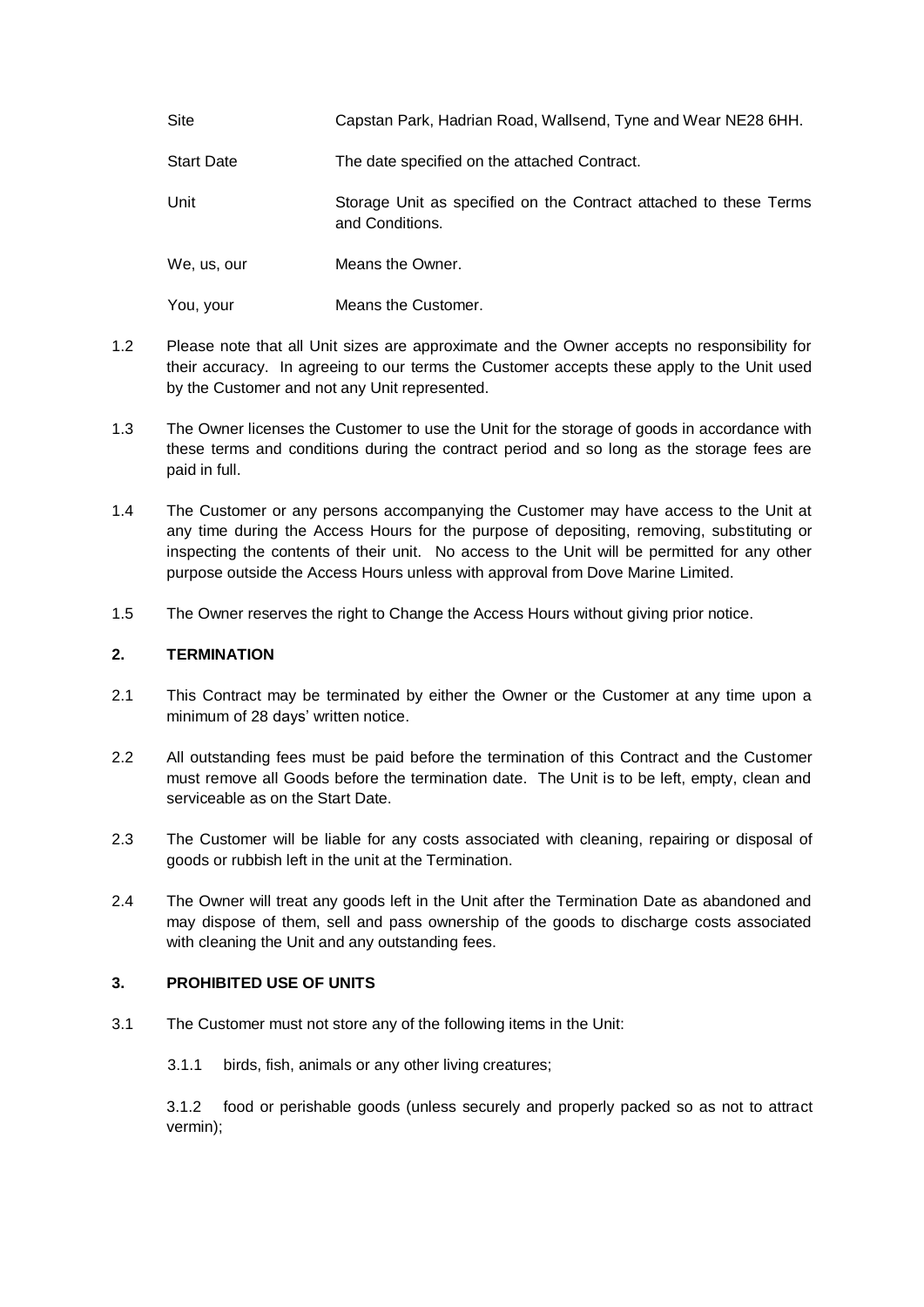- 3.1.3 combustible or flammable materials, or liquids such as compressed gas, paint, petrol, oil, fireworks or cleaning solvents;
- 3.1.4 firearms, weapons, or ammunition;
- 3.1.5 chemicals, radioactive materials, biological agents;
- 3.1.6 toxic waste, asbestos or other materials of a potentially dangerous nature;
- 3.1.7 any item which emits fumes, smell or odour;
- 3.1.8 any wet or damp items;
- 3.1.9 any illegal substances, illegal items or goods illegally obtained, including counterfeit goods, illicit tobacco, illicit alcohol, unlicensed medicines, and unsafe goods;
- 3.1.10 no illegal goods or stolen property or items for which VAT has not been paid.
- 3.2 The Owner has the final decision on what may be stored.
- 3.3 The Customer having been informed by the Owner to remove particular item(s) must do so within 24 hours. At the expiry of 24 hours the Owner may remove or arrange removal of such item(s) and dispose of them as appropriate and the Owner will invoice the Customer for any costs involved in the removal/disposal of the item(s);
- 3.4 The Customer is liable for any damage caused to the Unit by the Goods stored in the Unit.
- 3.5 The Customer may not use the Unit for the purposes of running a business, workshop, living accommodation or as a home or business address and not use the Site address for receiving or sending mail;
- 3.6 The Customer may not sublet the Unit as a whole or part.

## **4. REPAIRS, MAINTENANCE AND ENTRY**

- 4.1 The Owner will give not less than 5 working days notice (except in the case of emergency) of the need for any repair or maintenance to the Unit;
- 4.2 The Customer must notify the Owner of any damage or repair needed to the Unit upon becoming aware of it;
- 4.3 The customer will allow the Owner or their agents access to the Unit to carry out such repairs or maintenance (and if necessary the lock will be broken to gain entry);
- 4.4 The Owner reserves the right to enter the property without notice in any of the following circumstances:
	- 4.4.1 in the case of emergency;
	- 4.4.2 it is the reasonable belief that the Unit contains any items described in clause 3;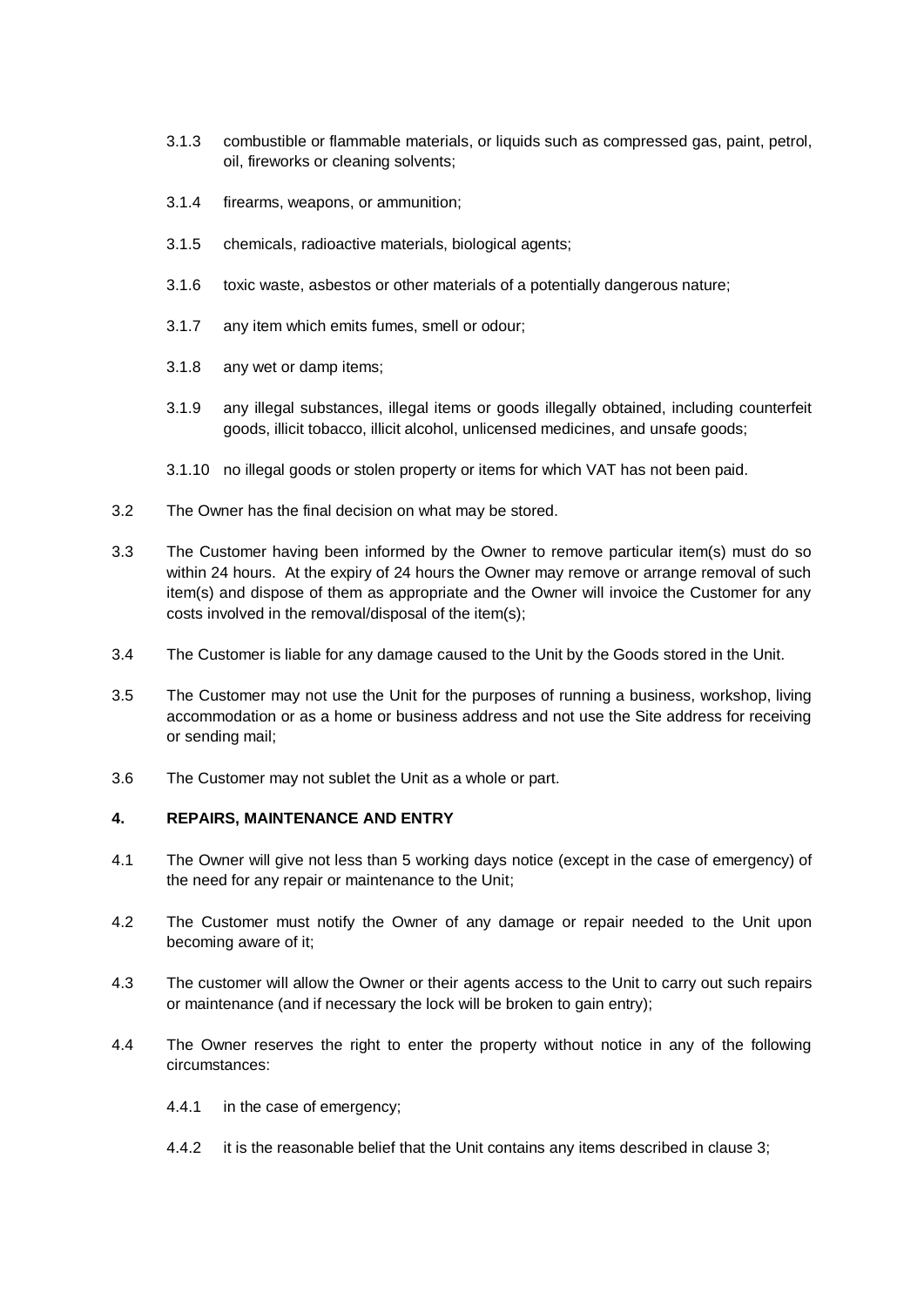- 4.4.3 if required to do so by the Police, Fire Services, Local Authority or by Court Order;
- 4.4.4 if the Owner reasonably believes such access is necessary to ascertain whether action needs to be taken to prevent injury or damage to persons or property.

#### **5. USE OF UNIT AND SITE**

- 5.1 The Customer and any person accompanying them must use reasonable care when on the Site or in the Unit and following all instructions given for their safety, and speed limits must be adhered to;
- 5.2 All gates and doors must be closed and secured;
- 5.3 The Customer must not do anything on the Site or in the Unit which may cause a nuisance to the Owner and/or other Customers.
- 5.4 Comply with the reasonable directions of any of our employees, agents and contractors at the Site and any further regulations for the use, safety and security of the Unit and Site which We may issue from time to time;
- 5.5 Do anything on the Site or in the Unit which may invalidate the insurance policies of other Customers.
- 5.6 The customer should not leave any goods or rubbish around the Unit which may cause a nuisance to the Owner or other Customers.

#### **6. SECURITY AND INSURANCE**

- 6.1 The Goods are stored in the Unit at the Customer's own risk;
- 6.2 We cannot give advice concerning insurance. It is the Customer's responsibility to ensure the Goods stored in the Unit are insured correctly and for a sum equal to the replacement of the Goods;
- 6.3 The owner will not be liable for any loss or damage to Goods stored within the Unit;
- 6.4 The Site will only be open during the Access Hours and only authorised personnel will be allowed to enter during this time;
- 6.5 At night the Site will be locked and monitored by CCTV.

#### **7 KEYS**

- 7.1 The Customer will be issued a key to the Unit upon signature of this Contract;
- 7.2 The customer must keep the key safe and not allow others access to the key;
- 7.3 No copies may be made of the key;
- 7.4 At the end of the Contract the Customer must return the key;
- 7.5 The Customer is liable for further storage charges until the key is returned;